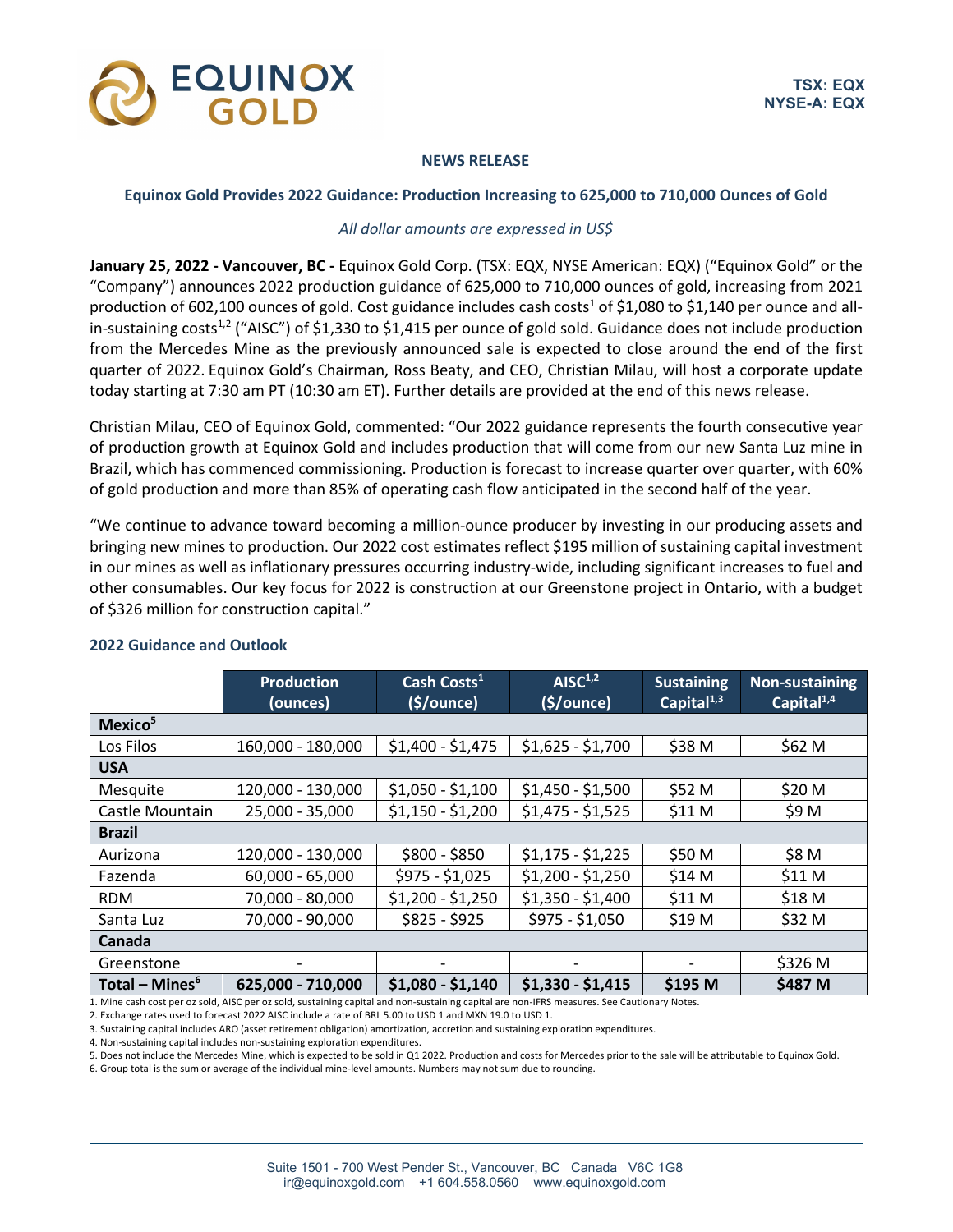Production is expected to increase quarter over quarter and, as production increases, AISC will decrease. Cash costs and AISC are expected to be approximately \$1,210 and \$1,540 per ounce in H1 2022 and \$1,025 and \$1,295 per ounce in H2 2022, respectively. The weighting of production and cash flow into the second half of the year is primarily due to the Santa Luz mine transitioning from construction and commissioning to operations starting in Q2 2022. Production and cost guidance excludes the Mercedes Mine as the previously announced sale to Bear Creek Mining is expected to close around the end of Q1 2022, although ounces produced and capital spent prior to closing will be attributable to Equinox Gold.

Cash costs for 2022 reflect inflationary pressures across all operations, with approximately 15% cost escalation for fuel and other major consumables. AISC for 2022 includes \$195 million of sustaining capital investment focused primarily on stripping campaigns at the Mesquite, Aurizona and Santa Luz mines to open up new ore sources and both open-pit stripping and underground development work at Los Filos that was in part delayed during 2021. The Company is also completing tailings storage facility ("TSF") expansions or lifts at Aurizona, RDM and Santa Luz and completing a leach pad expansion at Castle Mountain.

The Company is undertaking several growth projects during 2022 including completing construction and commissioning of the Santa Luz mine, advancing construction of the Greenstone project, and conducting exploration focused on mine life extension at Mesquite, Aurizona, Fazenda, Santa Luz and RDM. Non-sustaining capital also includes underground development at Los Filos in part carried over from 2021, a pit expansion at RDM and permitting for the Castle Mountain expansion.

The Company may revise guidance during the year to reflect changes to expected results.

# *Los Filos Gold Mine, Mexico*

Los Filos production for 2022 is estimated at 160,000 to 180,000 ounces of gold. While Los Filos costs are expected to be lower in the second half of the year, waste stripping campaigns in the Los Filos and Guadalupe open pits and underground development for Bermejal will impact AISC and free cash flow for the year. Los Filos cost guidance for 2022 is estimated at cash costs of \$1,400 to \$1,475 per ounce, with AISC of \$1,625 to \$1,700 per ounce sold.

The Company continues to review the potential to construct a new carbon-in-leach plant to operate concurrently with the existing heap leach operation, which could increase production and lower costs, but does not expect to make a construction decision until the majority of Greenstone expenditures are complete and the current stability with local communities allows operations to continue without interruption.

Capital investments at Los Filos during 2022 are focused primarily on open-pit stripping and underground development, with almost \$30 million of expenditures carried over from 2021. AISC at Los Filos in 2022 includes \$38 million of sustaining capital, with \$13 million allocated for capitalized stripping of the Guadalupe open pit, \$7 million for development of the Los Filos underground mine, \$10 million forfleet refurbishment and processing equipment and \$4 million for exploration.

Non-sustaining growth capital of \$62 million includes \$23 million for stripping of the Los Filos open pit, \$24 million for Bermejal underground development and \$14 million for fleet rebuilds and new equipment.

# *Mesquite Gold Mine, USA*

Mesquite production for 2022 is estimated at 120,000 to 130,000 ounces of gold, with approximately 60% of production coming in the second half of the year. Cash costs are estimated at \$1,050 to \$1,100 per ounce and AISC at \$1,450 to \$1,500 per ounce sold.

AISC at Mesquite in 2022 includes sustaining capital of \$52 million related primarily to a \$44 million stripping program to open up the new VE2 pit, which will be the primary source of ore in Q4 2022 and into 2023. Nonsustaining growth capital of \$20 million includes \$5 million for exploration with the objective of converting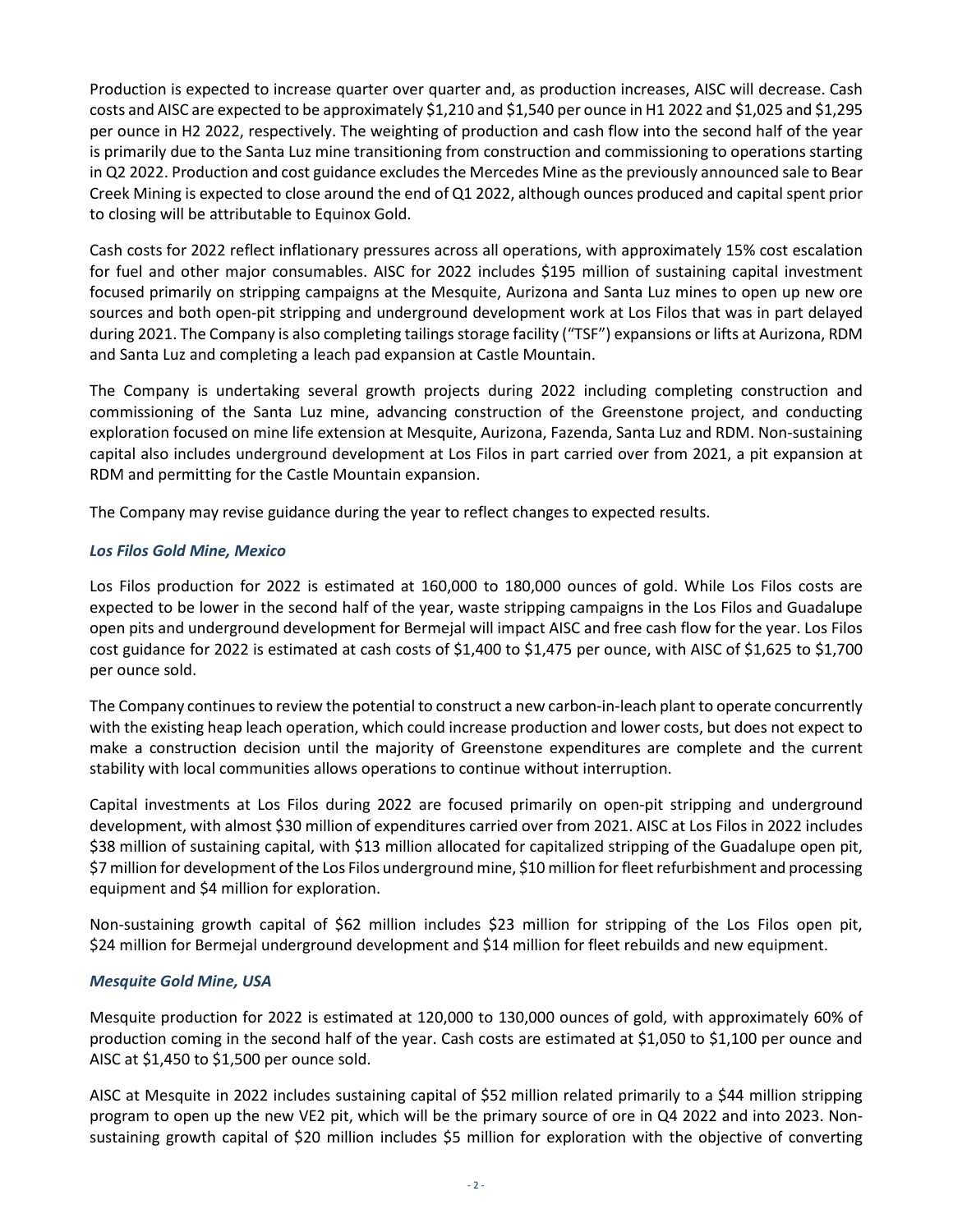resources to reserves in the Brownie, VE2 and Rainbow pits. The Company is also permitting and planning the construction of extensions to the leach pad and will make \$12 million in lease payments for the truck fleet.

# *Castle Mountain Gold Mine, USA*

Castle Mountain production for 2022 is estimated at 25,000 to 35,000 ounces of gold with cash costs of \$1,150 to \$1,200 per ounce and AISC of \$1,475 to \$1,525 per ounce sold.

Costs at Castle Mountain will increase primarily as the result of the decision to crush and agglomerate ore to increase ore permeability and gold production. AISC for 2022 includes \$11 million of sustaining capital, with \$3 million allocated for plant modifications and \$7 million for the current leach pad expansion that will accommodate the entirety of Phase 1 operations.

In 2021 Equinox Gold completed a feasibility study for a proposed Phase 2 expansion of Castle Mountain that is expected to increase average production to more than 200,000 ounces of gold annually. Non-sustaining growth capital of \$9 million at Castle Mountain in 2022 includes \$7 million for Phase 2 permitting, optimization studies and metallurgical test work, and nearly \$2 million for exploration. The Company expects to submit Phase 2 permit applications in Q1 2022.

# *Aurizona Gold Mine, Brazil*

Aurizona production for 2022 is estimated at 120,000 to 130,000 ounces of gold with cash costs of \$800 to \$850 per ounce and AISC of \$1,175 to \$1,225 per ounce sold.

AISC at Aurizona in 2022 includes \$50 million of sustaining capital allocated primarily to \$19 million in capitalized waste stripping, \$18 million to construct a new TSF and increase capacity of the existing TSF and \$8 million for infrastructure including installation of a new pebble crusher. With fresh rock feed increasing to 30% in 2022, the pebble crusher will help to maintain processing capacity. Non-sustaining growth capital at Aurizona of \$8 million is allocated almost entirely to exploration.

During 2021 Equinox Gold completed a pre-feasibility study for a potential expansion at Aurizona to extend the mine life and increase annual production by mining new underground and satellite open-pit deposits concurrently with the existing open-pit mine. The Company will initiate permitting for an exploration portal, undertake some underground-focused exploration and continue to advance internal studies related to the expansion in 2022. Development work to access the underground deposit could begin in late 2022.

# *RDM Gold Mine, Brazil*

RDM production is expected to increase almost 30% compared to 2021 as the result of modifications to the pit design based on a new geotechnical model. Production for 2022 is estimated at 70,000 to 80,000 ounces of gold. Cash costs are estimated at \$1,200 to \$1,250 per ounce and AISC at \$1,350 to \$1,400 per ounce sold.

AISC at RDM in 2022 includes \$11 million of sustaining capital of which \$9 million relates to increasing capacity of the TSF and installing a tailings thickener to reduce water consumption. Non-sustaining growth capital of \$18 million relates primarily to capitalized stripping for a pushback of the open pit, with \$3 million allocated for exploration.

# *Fazenda Gold Mine, Brazil*

Fazenda production for 2022 is estimated at 60,000 to 65,000 ounces of gold, with cash costs estimated at \$975 to \$1,025 per ounce and AISC at \$1,200 to \$1,250 per ounce sold.

Of the \$14 million sustaining capital investment planned for 2022, \$6 million is allocated for underground development, \$3 million for open-pit waste stripping, \$2 million for exploration to upgrade inferred resources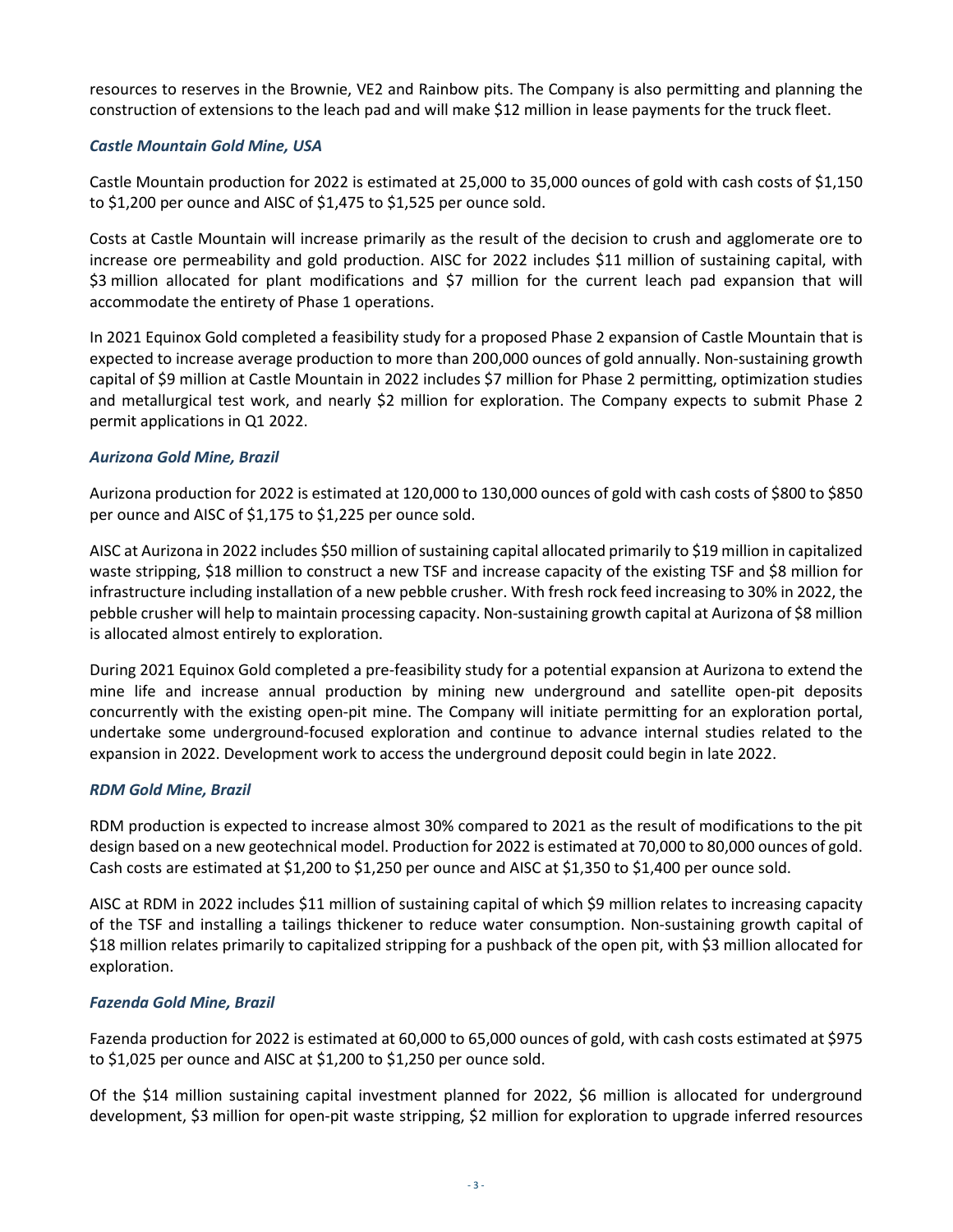and \$2 million for engineering, plant maintenance and equipment. Non-sustaining growth capital of \$11 million includes \$4 million for underground development and \$3 million for exploration.

In addition, the Company has planned a significant exploration program in the Fazenda-Santa Luz district, a 70 km-long greenstone belt that hosts both the Fazenda and Santa Luz mines. The 2022 Bahia exploration program includes a \$1.5 million airborne geophysical survey that will cover the entire belt and greatly aid in the development of new targets and more than 50,000 metres of drilling targeting high priority near-mine and regional targets. Of the total \$9 million non-sustaining capital spend, \$4 million has been budgeted to Fazenda with the remainder budgeted to Santa Luz.

# *Santa Luz Gold Project, Brazil*

Equinox Gold commenced construction of Santa Luz on November 9, 2020, with a construction capital budget of \$103 million. The project remains on schedule and on budget, with approximately \$27 million of nonsustaining construction capital remaining to be spent in 2022. Santa Luz production for 2022, including gold produced before commercial production, is estimated at 70,000 to 90,000 ounces of gold with cash costs of \$825 to \$925 per ounce and AISC of \$975 to \$1,050 per ounce sold.

AISC at Santa Luz in 2022 includes \$19 million of sustaining capital of which \$11 million relates to open-pit stripping and \$4 million for a TSF lift.

## *Greenstone Gold Project, Canada*

Equinox Gold acquired a 60% interest in the Greenstone Gold project in April 2021 and commenced construction in Q4 2021, with first gold pour targeted for H1 2024. Over the life of the mine, total production is estimated at more than 5 million ounces of gold, or approximately 360,000 ounces per year over the initial 14-year mine life, of which 60% is attributable to Equinox Gold.

The project has a construction budget of \$1.23 billion (C\$1.53 billion) on a 100% basis, with Equinox Gold funding 60%. For 2022 construction at the Greenstone project, Equinox Gold expects to fund \$326 million. Construction activities will be focused on the process plant, repositioning of existing infrastructure, installation of new infrastructure and mobile equipment, water and tailings management, power and electrical.

## *Corporate*

Corporate costs for 2022 are expected to be approximately \$35 million or \$50 per ounce of gold sold using the mid-range of production guidance. Corporate costs are not included in cash cost or AISC guidance and exclude discretionary equity-linked compensation.

## **Mineral Reserves and Resources**

Equinox Gold expects to provide an update of Mineral Reserves and Mineral Resources in Q3 2022.

## **Corporate Update**

Equinox Gold's Chairman, Ross Beaty, and CEO, Christian Milau, will host a corporate update today commencing at 7:30 am PT (10:30 am ET). The update will be held via webcast so that all participants can see the presentation slides and ask questions of Ross Beaty, Christian Milau and Equinox Gold's executive team. Investors without internet access can listen to the presentation and ask questions by joining the conference call. The webcast will be archived on Equinox Gold's website until July 25, 2022.

*Webcast* [www.equinoxgold.com](https://www.equinoxgold.com/investors/presentations/)

*Conference call* Toll-free in U.S. and Canada: 1-800-319-4610 International callers: +1 604-638-5340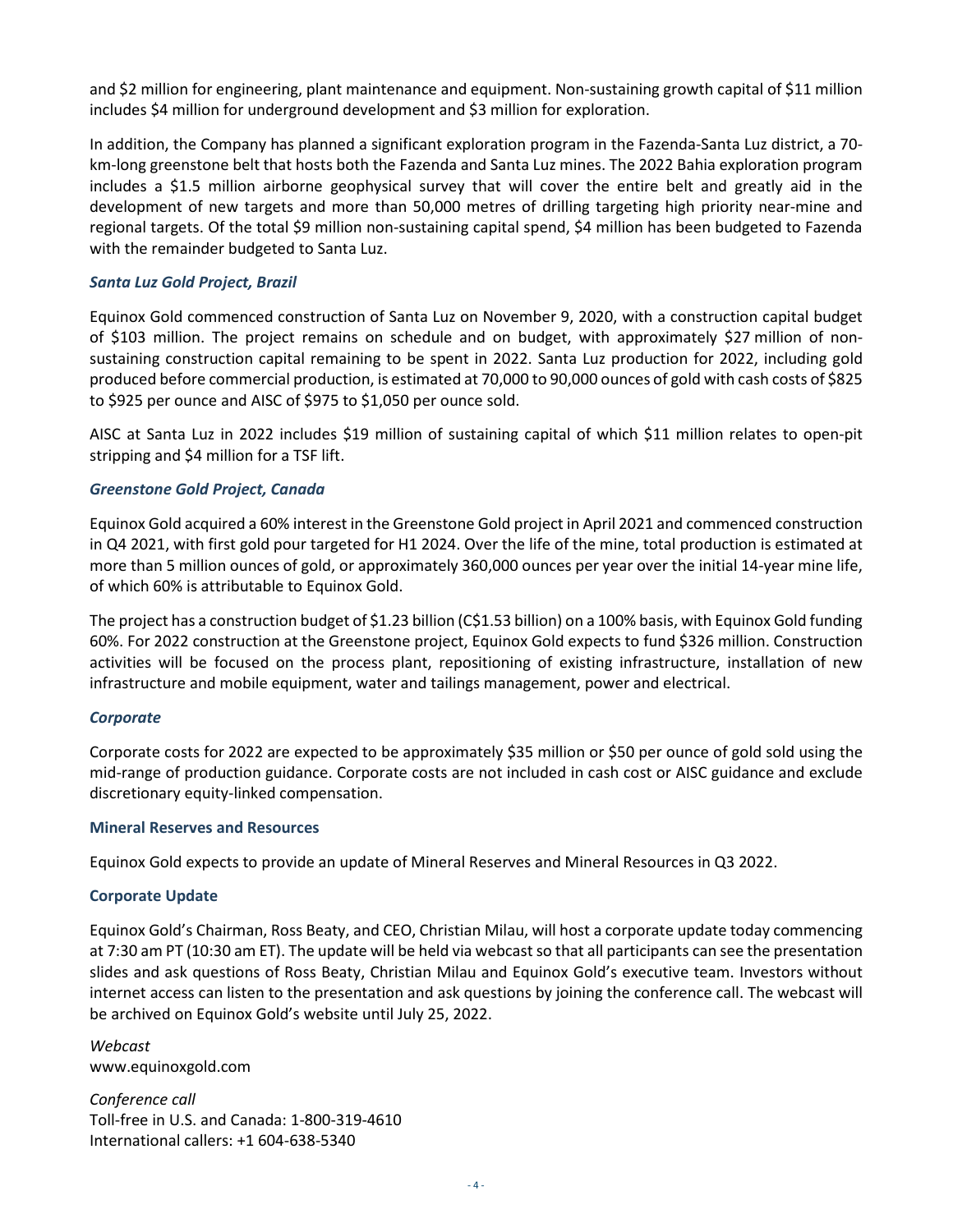## **Qualified Persons**

Doug Reddy, P.Geo., Equinox Gold's COO, and Scott Heffernan, MSc, P.Geo., Equinox Gold's EVP Exploration, are the Qualified Persons under National Instrument 43-101 for Equinox Gold and have reviewed and approved the technical content of this news release.

### **About Equinox Gold**

Equinox Gold is a growth-focused Canadian mining company operating entirely in the Americas, with seven operating gold mines (including Mercedes) and a clear path to achieve more than one million ounces of annual gold production from a pipeline of development and expansion projects. Equinox Gold's common shares are listed on the TSX and the NYSE American under the trading symbol EQX. Further information about Equinox Gold's portfolio of assets and long-term growth strategy is available at www.equinoxgold.com or by email at ir@equinoxgold.com.

#### **Equinox Gold Contacts**

Christian Milau, Chief Executive Officer Rhylin Bailie, Vice President, Investor Relations Tel: +1 604-558-0560 Email: ir@equinoxgold.com

#### *Cautionary Notes and Forward-looking Statements*

#### *Non-IFRS Measures*

*This document refers to mine cash costs/oz, all-in sustaining costs ("AISC")/oz, sustaining and non-sustaining capital expenditures that are measures with no standardized meaning under International Financial Reporting Standards ("IFRS") and may not be comparable to similar measures presented by other companies. Their measurement and presentation is intended to provide additional information and should not be considered in isolation or as a substitute for measures of performance prepared in accordance with IFRS. Non-IFRS measures are widely used in the mining industry as measurements of performance and the Company believes that they provide further transparency into costs associated with producing gold and will assist analysts, investors and other stakeholders of the Company in assessing its operating performance, its ability to generate free cash flow from current operations and its overall value. Refer to the "Non-IFRS measures" section of the Company's Management's Discussion and Analysis for the period ended September 30, 2021, for a more detailed discussion of these non-IFRS measures and their calculation. Combined AISC does not include corporate G&A.*

#### *Forward-looking Statements*

*This news release contains certain forward-looking information and forward-looking statements within the meaning of applicable securities legislation and may include future-oriented financial information. Forward-looking statements and forward-looking information in this news release relate to, among other things: the strategic vision for the Company and expectations regarding exploration potential, production capabilities and future financial or operating performance; the Company's ability to achieve the production and cost guidance outlined for 2022; the Company's ability to successfully advance its growth and development projects, including the construction and commissioning of Santa Luz, the construction of Greenstone, the expansions at Los Filos, and Aurizona, and the expansion and permitting of Castle Mountain; and completion of the sale of the Mercedes Mine. Forward-looking statements or information generally identified by the use of the words "will", "may", "anticipate", "expects", "expected", "advancing", "clear path", and similar expressions and phrases or statements that certain actions, events or results "could", "would" or "should", or the negative connotation of such terms, are intended to identify forward-looking statements and information. Although the Company believes that the expectations reflected in such forwardlooking statements and information are reasonable, undue reliance should not be placed on forward-looking statements since the Company can give no assurance that such expectations will prove to be correct. The Company has based these forward-looking statements and information on the Company's current expectations and projections about future events and these assumptions include: Equinox Gold's ability to achieve the production, cost and development expectations for its respective operations and projects; prices for gold remaining as estimated; currency exchange rates remaining as estimated; construction at Santa Luz and Greenstone being completed and performed in accordance with current expectations, expansion projects at Los Filos, Castle Mountain and Aurizona being completed and performed in accordance with current expectations; tonnage of ore to be mined and processed; ore grades and recoveries; availability of funds for the Company's projects and future cash requirements; capital, decommissioning and reclamation estimates; Mineral Reserve and Mineral Resource estimates and the assumptions on which they are based; prices for energy inputs, labour, materials, supplies and services; no labour-related disruptions and no unplanned delays or interruptions in scheduled construction, development and production, including by blockade; the Company's working history with the workers, unions and communities at Los Filos; that all necessary permits,*